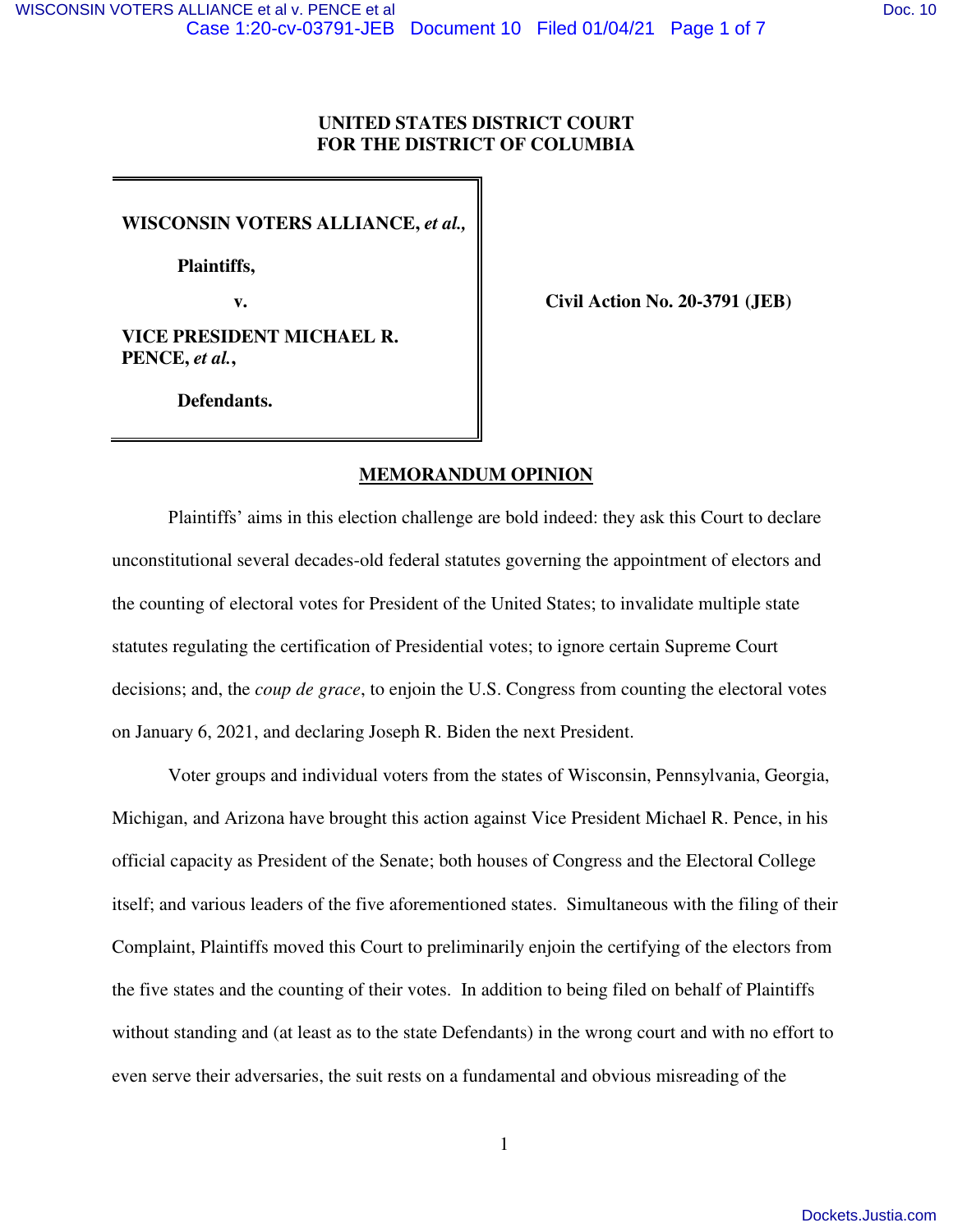# Case 1:20-cv-03791-JEB Document 10 Filed 01/04/21 Page 2 of 7

Constitution. It would be risible were its target not so grave: the undermining of a democratic election for President of the United States. The Court will deny the Motion.

## **I. Background**

To say that Plaintiffs' 116-page Complaint, replete with 310 footnotes, is prolix would be a gross understatement. After explicitly disclaiming any theory of fraud, see ECF No. 1 (Complaint), ¶ 44 ("This lawsuit is not about voter fraud."), Plaintiffs spend scores of pages cataloguing every conceivable discrepancy or irregularity in the 2020 vote in the five relevant states, already debunked or not, most of which they nonetheless describe as a species of fraud. E.g., id., at 37–109. Those allegations notwithstanding, Plaintiffs' central contention is that certain federal and state election statutes ignore the express mandate of Article II of the Constitution, thus rendering them invalid. Id. at 109–12. Although the Complaint also asserts causes of action for violations of the Equal Protection and Due Process Clauses, those are merely derivative of its first count. Id. at 112–15.

In order to provide an equitable briefing and hearing schedule on a very tight timetable, this Court immediately instructed Plaintiffs to file proofs of service on Defendants so that they could proceed on their preliminary-injunction Motion. See 12/23/20 Min. Order; Fed. R. Civ. P.  $65(a)(1)$  ("The court may issue a preliminary injunction only on notice to the adverse party."). Twelve days later, Plaintiffs have still not provided proof of notice to any Defendant, let alone filed a single proof of service or explained their inability to do so.

#### **II. Legal Standard**

"A preliminary injunction is an extraordinary remedy never awarded as of right." Winter v. NRDC, 555 U.S. 7, 24 (2008). "A plaintiff seeking a preliminary injunction must establish [1] that he is likely to succeed on the merits, [2] that he is likely to suffer irreparable harm in the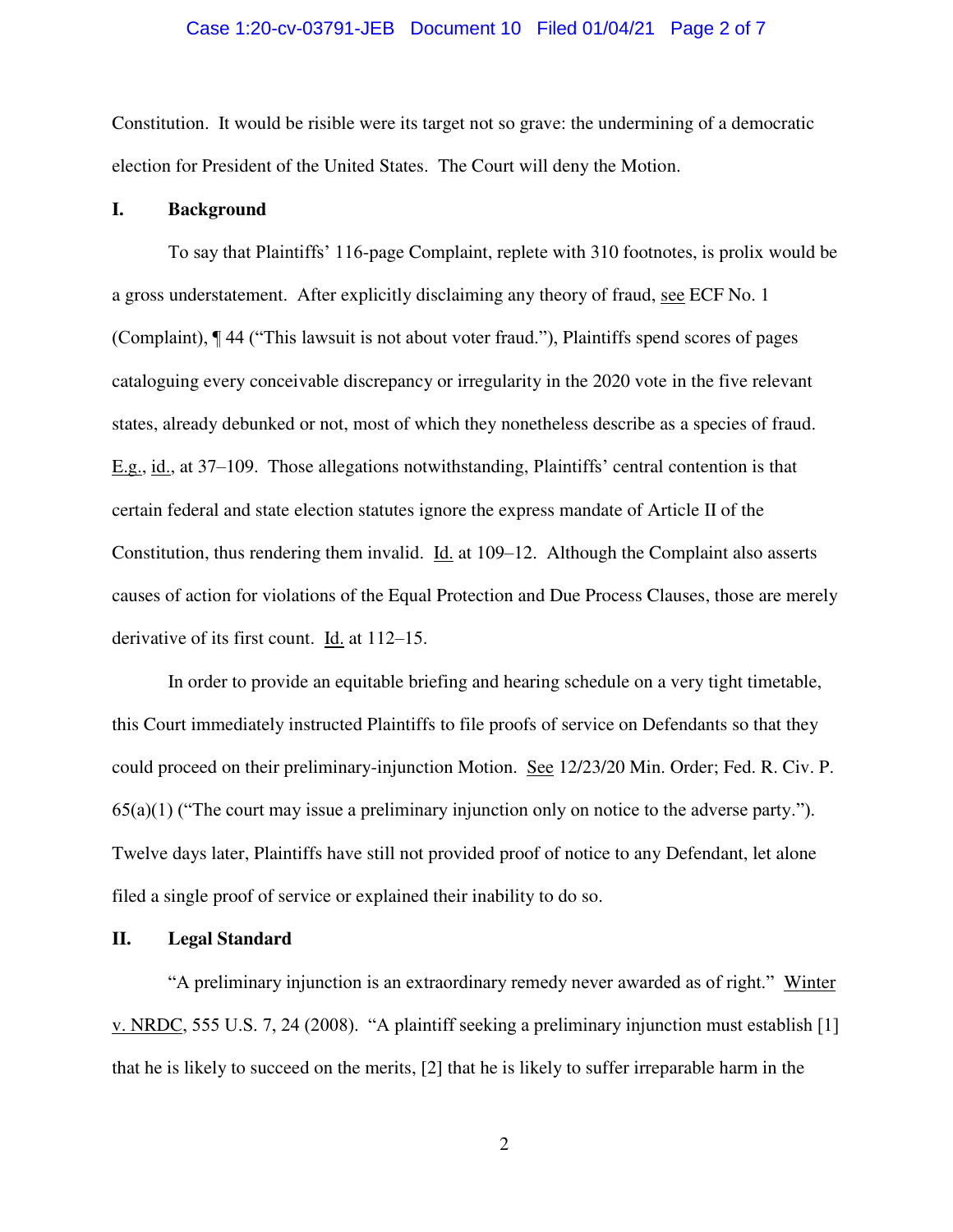# Case 1:20-cv-03791-JEB Document 10 Filed 01/04/21 Page 3 of 7

absence of preliminary relief, [3] that the balance of equities tips in his favor, and [4] that an injunction is in the public interest." Sherley v. Sebelius, 644 F.3d 388, 392 (D.C. Cir. 2011) (quoting Winter, 555 U.S. at 20). "The moving party bears the burden of persuasion and must demonstrate, 'by a clear showing,' that the requested relief is warranted." Hospitality Staffing Solutions, LLC v. Reyes, 736 F. Supp. 2d 192, 197 (D.D.C. 2010) (citing Chaplaincy of Full Gospel Churches v. England, 454 F.3d 290, 297 (D.C. Cir. 2006)).

Before the Supreme Court's decision in Winter, courts weighed these factors on a "sliding scale," allowing "an unusually strong showing on one of the factors" to overcome a weaker showing on another. Davis v. Pension Ben. Guar. Corp., 571 F.3d 1288, 1291–92 (D.C. Cir. 2009) (quoting Davenport v. Int'l Bhd. of Teamsters, 166 F.3d 356, 361 (D.C. Cir. 1999)). Both before and after Winter, however, one thing is clear: a failure to show a likelihood of success on the merits alone is sufficient to defeat the motion. Ark. Dairy Coop. Ass'n, Inc. v. USDA, 573 F.3d 815, 832 (D.C. Cir. 2009) (citing Apotex, Inc. v. FDA, 449 F.3d 1249, 1253–54 (D.C. Cir. 2006)); Archdiocese of Wash. v. Wash. Metro. Area Transit Auth., 281 F. Supp. 3d 88, 99 (D.D.C. 2017), aff'd on other grounds, 897 F.3d 314 (D.C. Cir. 2018).

# **III. Analysis**

Given that time is short and the legal errors underpinning this action manifold, the Court treats only the central ones and in the order of who, where, what, and why. Most obviously, Plaintiffs have not demonstrated the "irreducible constitutional minimum of standing." Lujan v. Defs. of Wildlife, 504 U.S. 555, 560 (1992). Although they claim to have been "disenfranchised," ECF No. 4 (PI Mem.) at 37, this is plainly not true. Their votes have been counted and their electors certified pursuant to state-authorized procedures; indeed, any vote nullification would obtain only were their own suit to succeed. To the extent that they argue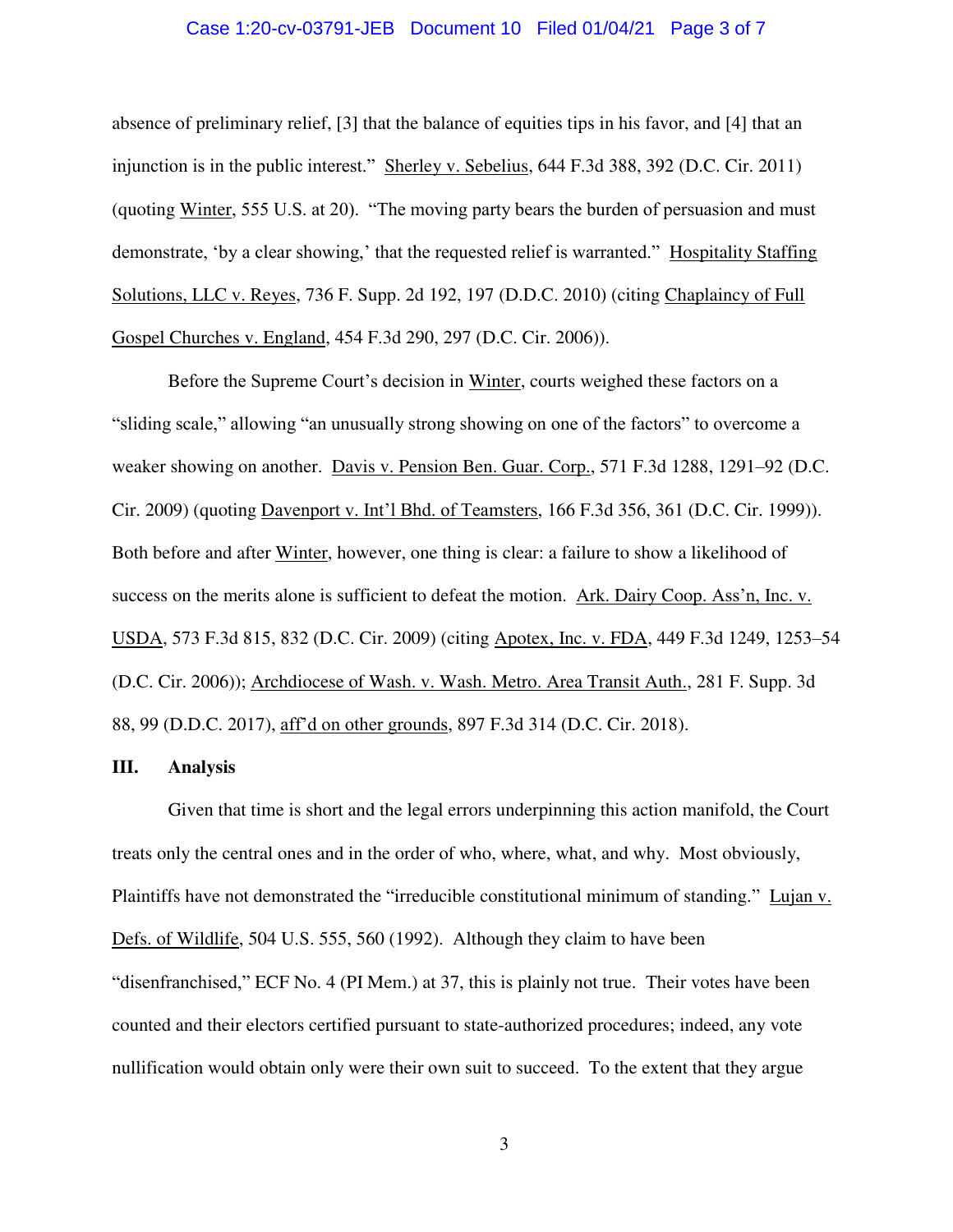## Case 1:20-cv-03791-JEB Document 10 Filed 01/04/21 Page 4 of 7

more broadly that voters maintain an interest in an election conducted in conformity with the Constitution, id. at 38, they merely assert a "generalized grievance" stemming from an attempt to have the Government act in accordance with their view of the law. Hollingsworth v. Perry, 570 U.S. 693, 706 (2013). This does not satisfy Article III's demand for a "concrete and particularized" injury, id. at 704, as other courts have recently noted in rejecting comparable election challenges. See Wood v. Raffensperger, 981 F.3d 1307, 1314–15 (11th Cir. 2020); Bowyer v. Ducey, No. 20-2321, 2020 WL 7238261, at \*4–5 (D. Ariz. Dec. 9, 2020); King v. Whitmer, No. 20-13134, 2020 WL 7134198, at \*10 (E.D. Mich. Dec. 7, 2020). Plaintiffs' contention that the state legislature is being deprived of its authority to certify elections, moreover, cannot suffice to establish a distinct injury-in-fact to the individuals and organizations before this Court. Finally, to the extent that Plaintiffs seek an injunction preventing certain state officials from certifying their election results, see PI Mem. at 1, that claim is moot as certification has already occurred. Wood, 981 F.3d at 1317.

Moving on from subject-matter jurisdiction, the Court must also pause at personal jurisdiction. Plaintiffs cannot simply sue anyone they wish here in the District of Columbia. On the contrary, they must find a court or courts that have personal jurisdiction over each Defendant, and they never explain how a court in this city can subject to its jurisdiction, say, the Majority Leader of the Wisconsin State Senate. Absent personal jurisdiction over a particular Defendant, of course, this Court lacks authority to compel him to do anything.

 Even if the Court had subject-matter and personal jurisdiction, it still could not rule in Plaintiffs' favor because their central contention is flat-out wrong. "Plaintiffs claim that Article II of the U.S. Constitution provides a voter a constitutional right to the voter's Presidential vote being certified as part of the state legislature's post-election certification of Presidential electors.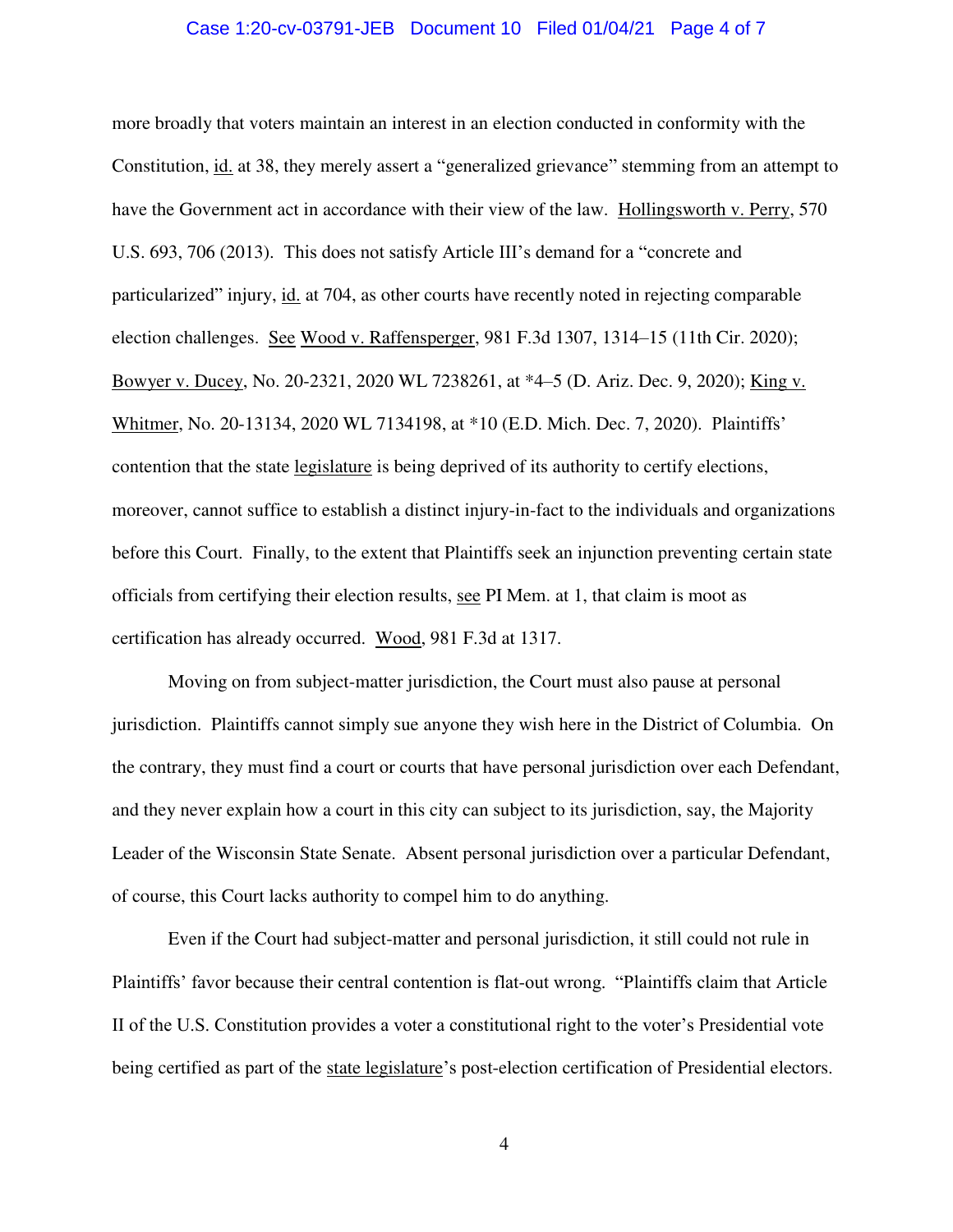# Case 1:20-cv-03791-JEB Document 10 Filed 01/04/21 Page 5 of 7

Absence [*sic*] such certification, the Presidential electors' votes from that state cannot be counted by the federal Defendants toward the election of President and Vice President." Compl., ¶ 32 (emphasis added); see also PI Mem. at 1. More specifically, "Plaintiffs [*sic*] constitutional claims in this lawsuit are principally based on one sentence in Article II of the U.S. Constitution." Compl., ¶ 54; see also PI Mem. at 1. That sentence states in relevant part that the President "shall hold his Office during the Term of four Years, and . . . be elected[] as follows: [¶] Each State shall appoint, in such Manner as the Legislature thereof may direct, a Number of Electors . . . ." U.S. Const., art. II, § 1.

 Plaintiffs somehow interpret this straightforward passage to mean that state legislatures alone must certify Presidential votes and Presidential electors after each election, and that Governors or other entities have no constitutionally permitted role. See Compl., ¶ 55. As a result, state statutes that delegate the certification to the Secretary of State or the Governor or anyone else are invalid. Id., ¶ 58. That, however, is not at all what Article II says. The abovequoted language makes manifest that a state appoints electors in "such Manner as the Legislature thereof may direct." So if the legislature directs that the Governor, Secretary of State, or other executive-branch entity shall make the certification, that is entirely constitutional. This is precisely what has happened: in each of the five states, the legislature has passed a statute directing how votes are to be certified and electors selected. See Ariz. Rev. Stat. Ann. § 16- 212(B); Ga. Code Ann. § 21-2-499(b); Mich. Comp. Laws Ann. § 168.46; Wis. Stat. Ann. § 7.70(5)(b); 25 Pa. Stat. § 3166.

For example, Georgia requires its Secretary of State to "certify the votes cast for all candidates . . . and lay the returns for presidential electors before the Governor. The Governor shall enumerate and ascertain the number of votes for each person so voted and shall certify the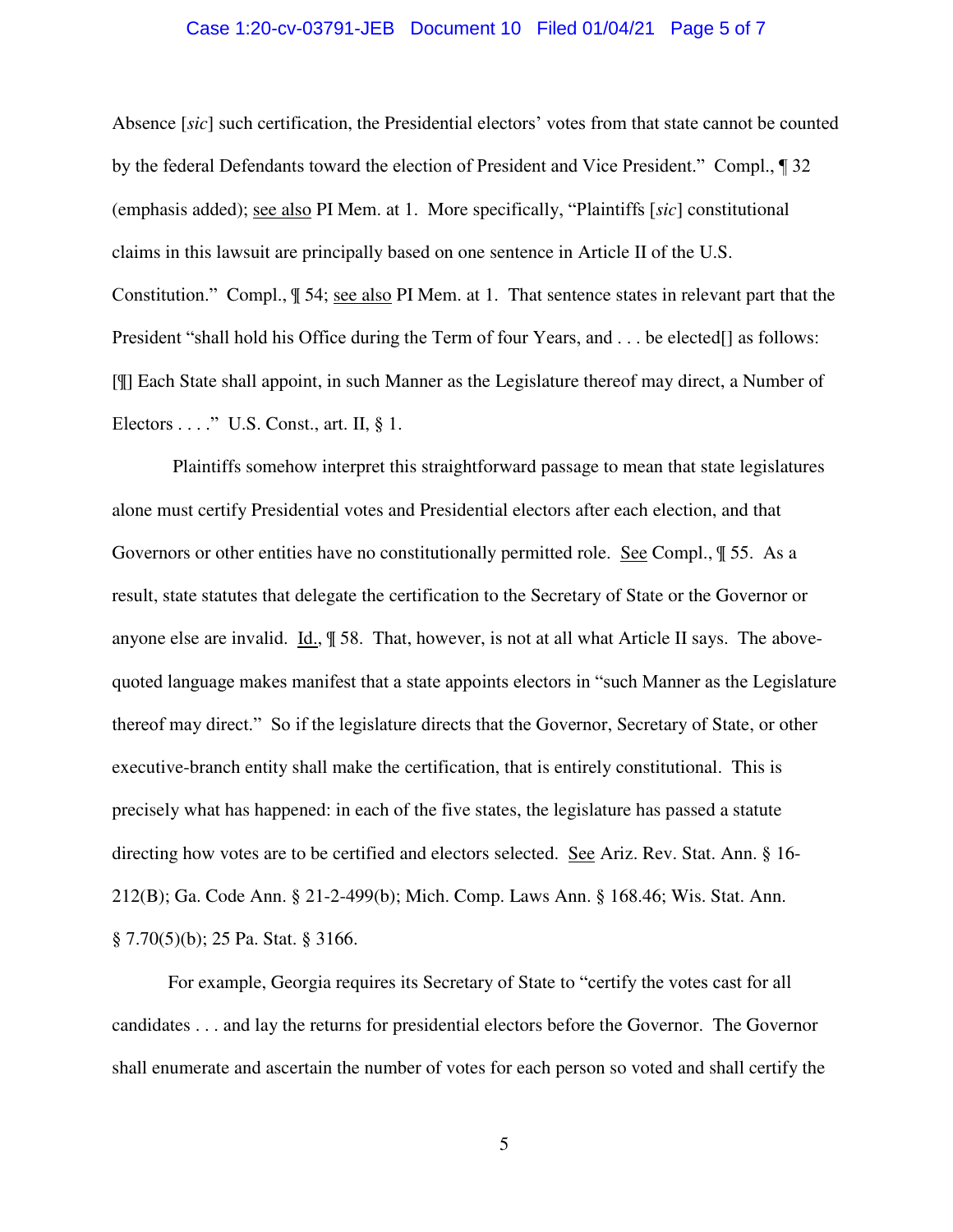# Case 1:20-cv-03791-JEB Document 10 Filed 01/04/21 Page 6 of 7

slates of presidential electors receiving the highest number of votes." Ga. Code Ann. § 21-2- 499(b). Similarly, under Michigan law, "the governor shall certify, under the seal of the state, to the United States secretary of state, the names and addresses of the electors of this state chosen as electors of president and vice-president of the United States." Mich. Comp. Laws Ann. § 168.46. Plaintiffs' theory that all of these laws are unconstitutional and that the Court should instead require state legislatures themselves to certify every Presidential election lies somewhere between a willful misreading of the Constitution and fantasy.

Plaintiffs readily acknowledge that their position also means that the Supreme Court's decisions in Bush v. Gore, 531 U.S. 98 (2000), and Texas v. Pennsylvania, No. 155 (Orig.), 2020 WL 7296814 (U.S. Dec. 11, 2020), "are in constitutional error." Compl.,  $\parallel$  76. They do not, however, explain how this District Court has authority to disregard Supreme Court precedent. Nor do they ever mention why they have waited until seven weeks after the election to bring this action and seek a preliminary injunction based on purportedly unconstitutional statutes that have existed for decades — since 1948 in the case of the federal ones. It is not a stretch to find a serious lack of good faith here. See Trump v. Wis. Elections Comm'n, No. 20-3414, 2020 WL 7654295, at \*4 (7th Cir. Dec. 24, 2020).

Yet even that may be letting Plaintiffs off the hook too lightly. Their failure to make any effort to serve or formally notify any Defendant — even after reminder by the Court in its Minute Order — renders it difficult to believe that the suit is meant seriously. Courts are not instruments through which parties engage in such gamesmanship or symbolic political gestures. As a result, at the conclusion of this litigation, the Court will determine whether to issue an order to show cause why this matter should not be referred to its Committee on Grievances for potential discipline of Plaintiffs' counsel.